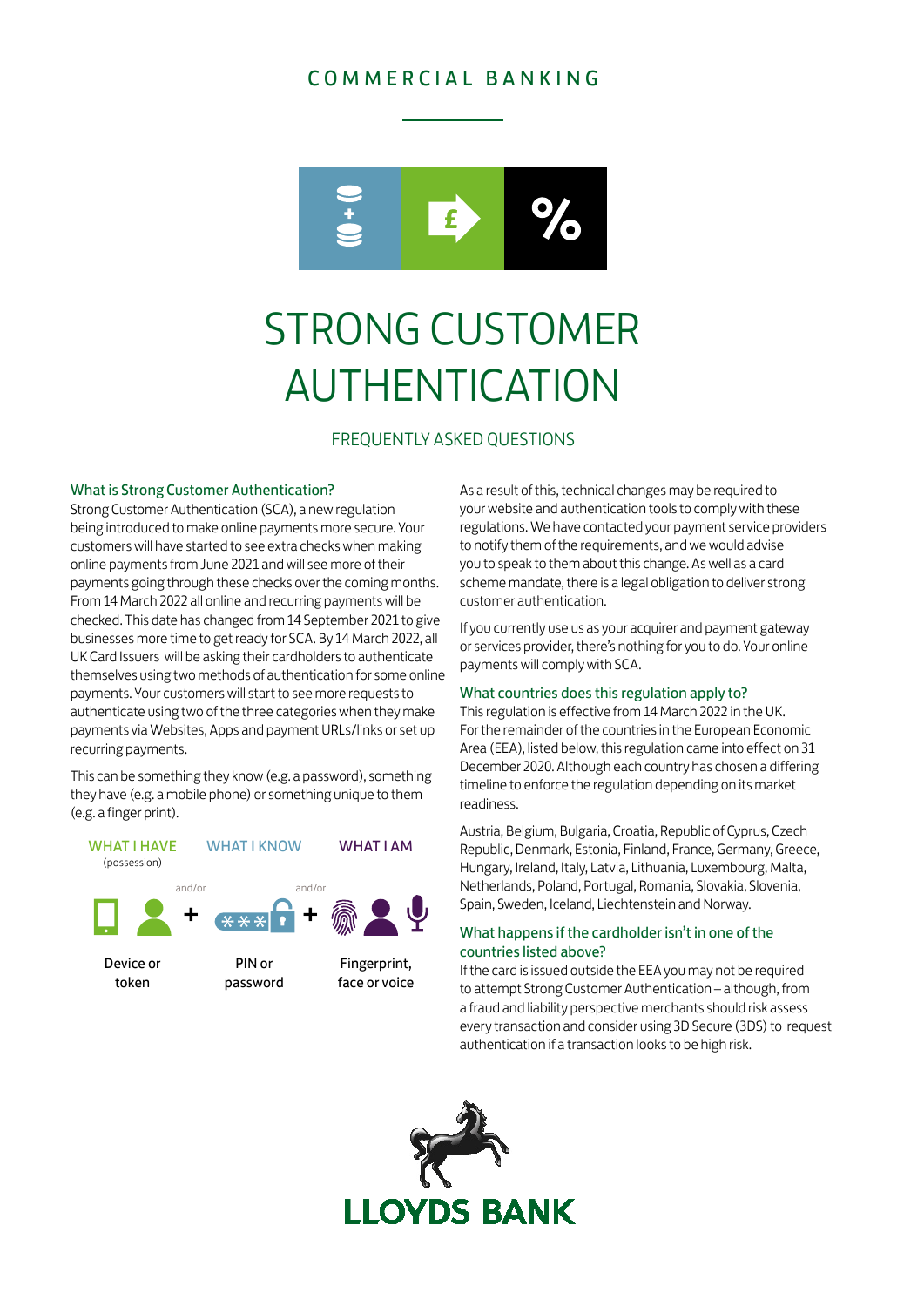#### How will it impact my business?

From 1 June 2021 if you use other payment service providers unless the transaction is deemed out of scope of SCA regulation or one of the available exemptions is applied, your customers transactions may need to be authenticated via 3D secure , failure to do so may result in declined transactions. This will be a significant change for businesses that do not use a service such as EMV 3DS. To help you decide which authentication tools your business will benefit from we have provided more detail in our [SCA EMV 3DS Brochure](https://www.lloydsbankcardnet.com/assets/content/pdf/sca_emv_3d_secure.pdf).

#### Are there times when I don't need to attempt Strong Customer Authentication?

Where an exemption may be applicable, it is down to each Card Issuer and Acquirer to decide whether or not it can be applied.

In some circumstances, there may be an exemption that can be applied to specific online payments. These are:

- **Transactions of low value** two-factor authentication may not be required for remote electronic transactions when the transaction amount does not exceed £25, or does not exceed five transactions, or £85 cumulative spend, since they last verified their identity. This exemption can be applied by either the Card Issuer or Merchant with agreement from the Acquirer.
- **Transaction risk analysis** two-factor authentication may not be required for transactions that meet certain fraud rate thresholds. This exemption can be applied by the Merchant with agreement from the Acquirer and are subject to certain additional criteria. Please contact us to discuss options available to you.

Whitelisting – two-factor authentication is not required for transactions where the merchant has been listed by the cardholder as a trusted beneficiary. This may be a merchant that the cardholder often uses. This exemption can only be applied by the Issuer. Two-factor authentication is required when the cardholder adds or amends a trusted beneficiary.

Mail order and telephone order (MOTO) and Merchant Initiated Transactions (MITs) are out of scope of SCA regulation and do not require authentication however to remain SCA compliant and ensure they do not get declined they must be flagged correctly by Merchants. To ensure correct flagging please speak with your Payment Gateway.

A Merchant initiated transaction (MIT) is a transaction that is taken at an agreed date, with the cardholders consent and it is initiated by the merchant. For example, a recurring payment for a mobile phone bill or a monthly subscription. The cardholder has given consent to take a future payment, which often occurs around a similar date.

However please note further information on reoccurring MITs can be found later in this document.

#### Can I apply for these exemptions?

There are some important factors to consider prior to applying to Cardnet for any exemptions. Firstly, it is important to understand that liability for these transactions will move from the Card Issuer to the Merchant. Secondly Merchants may also require a comprehensive Fraud Tool to ensure effective monitoring of transactions which are flagged as exempt. For more information on our Fraud Tool or how you can apply for an exemption please contact us directly to discuss your requirements.

#### What will happen to my transactions after 14th March 2022 if I do not make any changes?

Merchants who take payments from customers from other EEA countries may have been required to support SCA since 31 December 2020. To prepare UK Consumers in advance of the deadline a percentage of transactions will be soft declined, meaning cardholders will be prompted to apply two factor authentication to complete a transaction. In the UK this will be from 1 June 2021. By these dates you should be ready to process transactions in line with SCA regulations: either request authentication via a version of 3DS or identify a transaction as exempt/out of scope in the authorisation request. From the enforcement date of 14 March 2022 all Issuers will have to decline all non-SCA-compliant transactions, All Merchants, Payment Gateways and Acquirers need to be ready to support SCA to avoid consumers having declined ecommerce transactions.

#### Does my Payment Service Provider know about the changes required?

Yes, we have contacted all Payment Service Providers and Payment Gateways who send your transactions into us for processing to advise them of the changes. We would encourage you to speak to them directly about any technical changes you may be required to make to comply with the requirements.

#### Clients who store card details and submit recurring payments (MITs)

Merchant Initiated Transactions (MITs) are exempt from SCA requirements due to the cardholder not being present to authenticate. However, from the SCA enforcement date, any new MITs will be required to have an associated EMV 3DS2 cryptogram, this will provide evidence to the Card Issuer that the first transaction has completed card holder two factor authentication.

To ensure cardholders are not inconvenienced the term and process of 'grandfathering' has been introduced by the Card Schemes. To prove a card was previously stored and submitted prior to the introduction of SCA regulation the card schemes require the completion of certain fields to alert the Issuer to the fact that the card is a MIT and does not need to be authenticated. These fields vary for each Card Scheme as set out below. We recommend discussing your requirements with your Payment Gateway provider, who will be able to advise you on the below.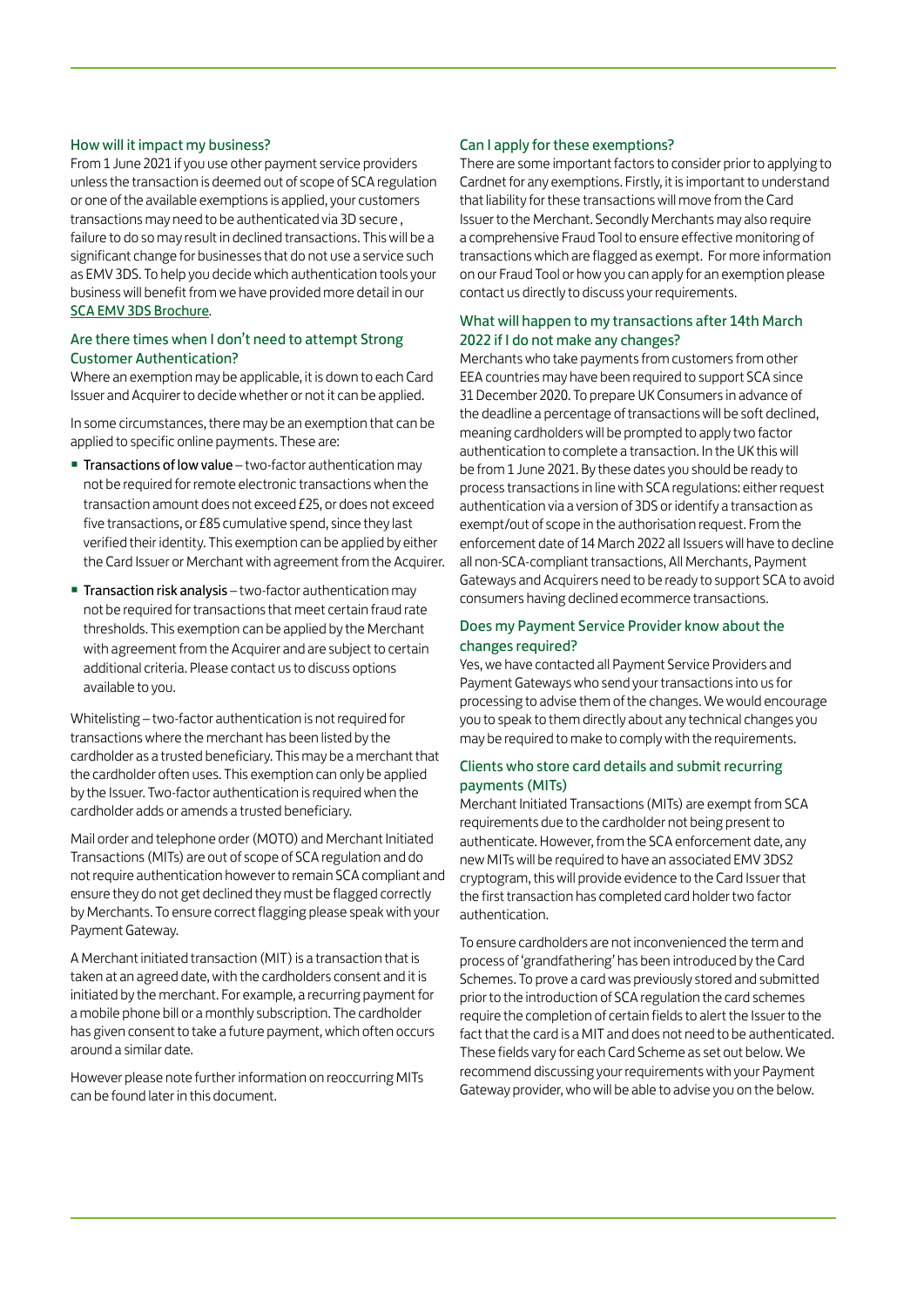#### VISA

3DS Requestor Prior Transaction Reference = DS Transaction ID of the initial Recurring Payment Agreement authentication. This reference is a must to complete the authentication process successfully. If you do not have the original Transaction ID and are unable to attach a EMV 3DS2 cryptogram please contact us to discuss.

#### Mastercard

DE 48 SE 63 = Trace ID of the initial Recurring Payment Agreement. This reference is a must to complete the authentication process successfully. The Trace ID includes the Banknet Reference Number (BRN). The BRN will be set to "999999" if the agreement was concluded before 14 March 2022 (UK).

Merchants must therefore make the appropriate changes to their MITs to ensure the transactions are accepted seamlessly from 14 March 2022 (UK), however we recommend testing prior to this date to avoid declines. We recommend discussing your requirements with your Scheme representatives and Payment Service provider.

#### What does SCA mean in terms of chargeback liability?

Mastercard is revising its standards to decrease incidents of friendly fraud. Friendly fraud is often the result of unrecognisable merchant identifiers in transaction details. Cardholders mistakenly initiate chargebacks because they simply do not recognise the purchase or merchant descriptor. Accordingly, Mastercard is aiming to reduce costs related to chargebacks and disputes.

To enable greater transparency and reduce fraud for the benefit of all participants in the payment ecosystem, Mastercard is requiring merchants to provide business logos for Mastercard use in accordance with the agreed terms and conditions from the Logo Microsite. With digital logos from merchants, Mastercard is able to provide enriched post-transaction data to cardholders to help them identify valid purchases and reduce billing problems. The Logo Microsite is available at <https://logo.ethoca.com>.

| Transaction type                                                           | Merchant liable<br>for fraud? | <b>Issuer liable</b><br>for fraud? |
|----------------------------------------------------------------------------|-------------------------------|------------------------------------|
| <b>EMV3DSecure Transaction</b>                                             | No                            | Yes                                |
| Non-Secure<br>(with exception flag)                                        | Yes                           | Nο                                 |
| Non-Secure<br>(TRA-risk analysis exception flag)                           | Yes                           | Nο                                 |
| <b>Trusted Beneficiaries</b>                                               | Nο                            | Yes                                |
| Mail Order/Telephone (MOTO)<br>or Merchant Initiated<br>Transactions (MIT) | Yes                           | Nο                                 |

#### I use 3DS Version 1 am I compliant?

You will see from the table below that different versions of 3 D Secure offer differing liability protection and functionality.

From 16 October 2021 if a card issuer chooses not to support 3DS Version 1, there will also be no Visa stand-in, which means no authentication is performed and you the merchant retains fraud liability if the transaction is accepted. This could mean that where there is a dispute or chargeback as a result of fraud, the liability for that transaction resides with the merchant. Prior to the aforementioned date, where 3DS is performed using 3DSv1 you will continue to benefit from the fraud liability protection.

From 14 October 2022 Mastercard will no longer support 3DS v1.0 transactions for cardholder authentication. Any transaction submitted to the Mastercard 3DS v1 will be rejected. Mastercard will continue to support fraud liability until the 14 October 2022.

Our solutions utilise EMV 3DS (v2.1 & 2.2) which provides vastly more data and promotes frictionless cardholder authentication during checkout when compared to 3DS v1. This EMV 3DS v2 specification also supports various transaction flows not supported on 3DS 1.0 including in-app authentication.

If you use an alternative Payment Services Provider or Gateway Lloyds Bank recommends adopting the most up-to-date version, EMV 3DS Version 2.x as soon as possible.

| Version companison and nability protection                                                                              |                                                                                                                                                                                    |                                                                                                                                     |                                                                                          |  |
|-------------------------------------------------------------------------------------------------------------------------|------------------------------------------------------------------------------------------------------------------------------------------------------------------------------------|-------------------------------------------------------------------------------------------------------------------------------------|------------------------------------------------------------------------------------------|--|
| <b>Question / Version:</b>                                                                                              | 3DS 1.0                                                                                                                                                                            | <b>EMV 3DS 2.1</b>                                                                                                                  | <b>EMV 3DS 2.2</b>                                                                       |  |
| Does it support PSD2 SCA<br>compliance?                                                                                 | Yes                                                                                                                                                                                | Yes                                                                                                                                 | Yes                                                                                      |  |
| Provides merchant fraud liability<br>protection when Issuer or Visa<br>or Mastercard attempts server<br>authentication? | Visa: Yes, until 16 <sup>th</sup> Oct 2021<br>(VBN AI09869 on VOL, subject to issuer<br>participation)<br>Mastercard: Currently offers liability,<br>withdrawal date 14th Oct 2022 | Yes                                                                                                                                 | Yes                                                                                      |  |
| Supports exemptions and further<br>programs in the authentication<br>flow?                                              | No.                                                                                                                                                                                | Yes, but does not support Trusted<br>Beneficiary (Whitelisting),<br>Delegated Authentication or<br><b>Transaction Risk Analysis</b> | Yes - Full support                                                                       |  |
| Supports SCA decline code<br>(soft decline) transaction<br>management                                                   | Not fully. Limited as it cannot prompt<br>the issuer to challenge the consumer Yes<br>so can lead to subsequent declines                                                           |                                                                                                                                     | Yes                                                                                      |  |
| Supports a good user experience<br>(UX)                                                                                 | Limited data exchange means<br>more friction flows. Also see SCA<br>decline code management for<br>further poor UX                                                                 | Better for UX with additional<br>data to support frictionless<br>authentication                                                     | Best available solution for<br>managing steps between<br>payment and authentication flow |  |

## Version comparison and liability protection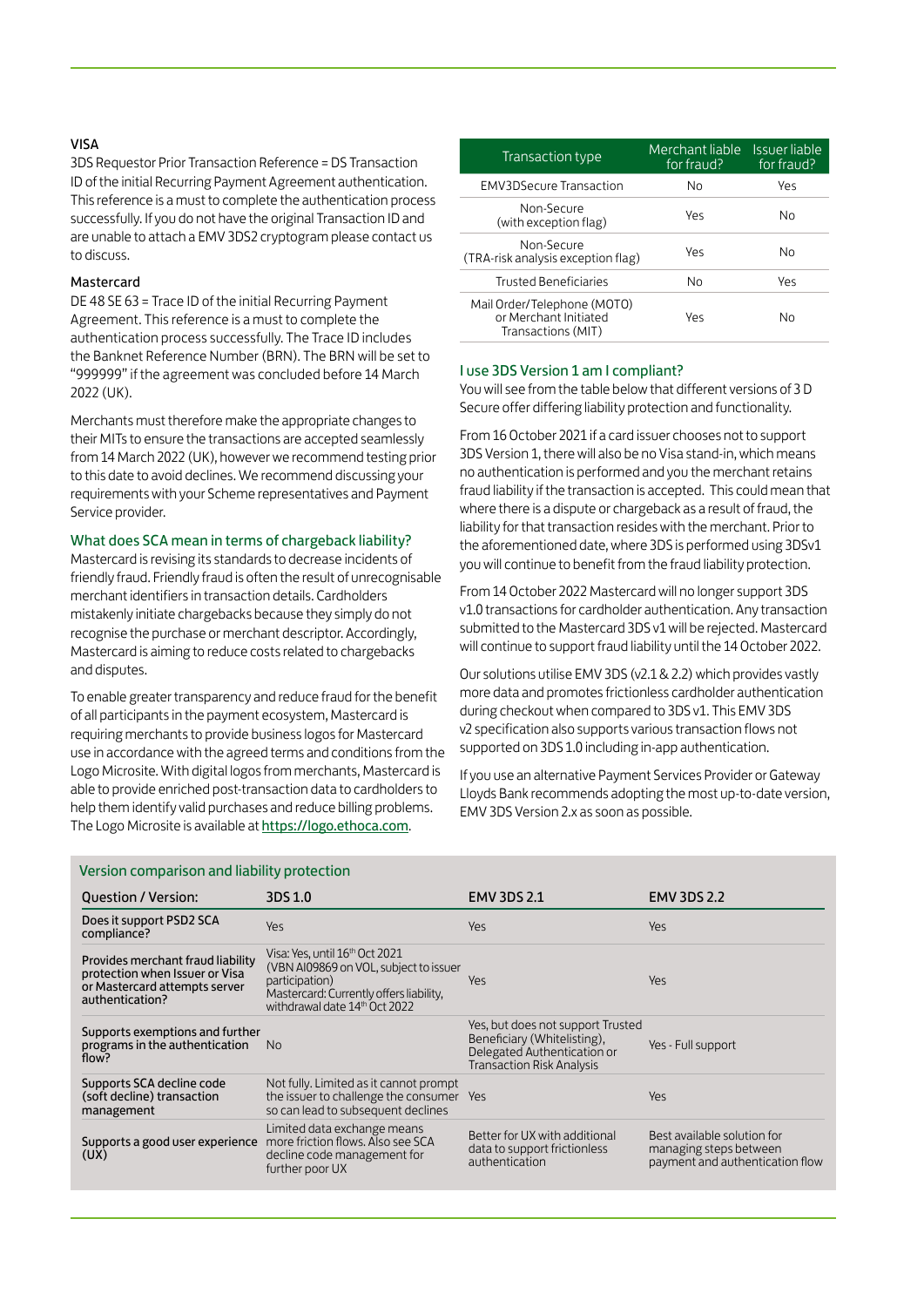#### I take payments from outside the UK – am I still affected?

Regulatory enforcement dates, and the conditions for any enforcement delay, may differ between markets as determined by national regulators. For example, SCA enforcement for e-commerce will begin in the UK on 14 March 2022, however SCA has been enforced by national regulators in much of Europe since 1 January 2021. From the regulatory enforcement date in any given market, all transactions originating online must be authenticated when they are in scope of the SCA regulation unless an exemption applies.

Cardnet therefore recommends that any Merchant accepting payments from other EEA countries should plan to be ready to comply with SCA regulation prior to January 2021 so as not to see declines in these types of payments. In readiness for the European Banking Authority deadline in the EEA for SCA enforcement in e-commerce (31 December 2020).

#### What are the SCA requirements for travel and hospitality suppliers and merchants and those who operate splitshipment?

Visa and Mastercard recommend that all Travel and hospitality merchants should be ready for SCA by 31 December 2020, even if not all parties in their booking chain are ready. This means that any payments covered under SCA regulation, which are processed without the cardholder available to initiate or authenticate the transaction (i.e. partial or full upfront deposits / payments during an online booking, balance payments prior to check-in or cancellation fees) can no longer be submitted via manual key entry into the point-of-sale system without proof of authentication.

Instead, the following requirements will apply:

- The cardholder needs to be authenticated at the time of booking.
- The authorisation request for such payments must be sent with either a proof of authentication (i.e. the 3DS data) or a reference to it (i.e. the transaction ID of the authorised transaction where the agreement for the merchant to process a MIT was set up).

Merchants who split ship goods and travel and hospitality merchants who split the bookings to multiple parties (i.e. an agent model), may in some instances use the Cardholder Authentication Verification Value (CAVV) up to five times within a six month period, up until 1 September 2022.

Further information on the options for travel and hospitality suppliers can be obtained via your schemes representative.

#### What should I do now?

Merchants who do not use Lloyds Bank as both their acquirer and payment gateway should speak to their third party payment service providers and Payment Gateways to understand the steps they need to take in order to prepare and meet the SCA

enforcement timelines.

You should understand your plans as soon as possible due to the amount of change that might be required. Although the enforcement deadline is 14 March 2022, UK Finance has confirmed that UK Card Issuers will begin soft declining a percentage of non 3DS transactions from 1st June 2021 onwards.

Cardnet can work with you to obtain a clear plan to accelerate towards operational readiness and align with Card Scheme mandates. Below is a helpful checklist.

#### Payment Gateway

- **Test the application of MIT flags.**
- Check that EMV 3DS is available to use via Cardnet [click here](https://www.lloydsbankcardnet.com/assets/content/pdf/sca_emv_3d_secure.pdf) to access Cardnet's SCA EMV 3DS brochure.
- Plan and test authentication journey including transacting flagging and soft declines.

#### Acquirer

- Discuss which exemptions may apply.
- Apply for any applicable exemptions with Cardnet.
- Plan ongoing fraud monitoring with Fraud Tool provider and Cardnet.

#### Website or App

- Ensure Website / Mobile optimisations testing usability and placement of payment and authentication pages.
- Prepare and display correct consumer guidance e.g. MITs, recurring payments.
- **Test end-to-end cardholder journey.**

#### I still have further questions – who do I contact?

Further guidance can be found via the UK Finance website which includes detailed implementation plans, these can be accessed via the below links.

- [UK Finance SCA FAQs](http://www.ukfinance.org.uk/strong-customer-authentication/frequently-asked-questions)
- **[UK Finance Strong Customer Authentication \(SCA\)](https://www.ukfinance.org.uk/system/files/UK%20Finance%20SCA%20Guidance%20Document%20-%201%20October%202020.pdf)** [guidance document](https://www.ukfinance.org.uk/system/files/UK%20Finance%20SCA%20Guidance%20Document%20-%201%20October%202020.pdf)
- **Ensuring UK SCA compliance and minimising** [customer impact](https://www.ukfinance.org.uk/news-and-insight/blogs/ensuring-uk-sca-compliance-minimising-customer-impact)
- **Example 2** Strong Customer Authentication: Communication on [improving outcomes from 3D Secure](https://www.ukfinance.org.uk/system/files/Strong%20Customer%20Authentication%20-%20Communication%20on%20improving%20outcomes%20from%203DSecure%20%E2%80%93%20Data%20Consistency_1.pdf) – Data Consistency
- **[SCA UK implementation and ramp up plan](https://www.ukfinance.org.uk/system/files/SCA%20UK%20Implementation%20and%20ramp%20up%20plan%20Nov%202020.pdf)**

Both Mastercard and Visa have SCA guidance via their websites. Both Card Schemes also hold regular webinars on the topic of SCA. We recommend you contact your scheme representative if you do not have access to these events.

Lloyds Bank Cardnet has set up a dedicated mailbox for any further questions on Strong Customer Authentication: [CardnetSCAQueries@lloydsbanking.com](mailto:CardnetSCAQueries%40lloydsbanking.com?subject=Strong%20Customer%20Authentication%20FAQs)